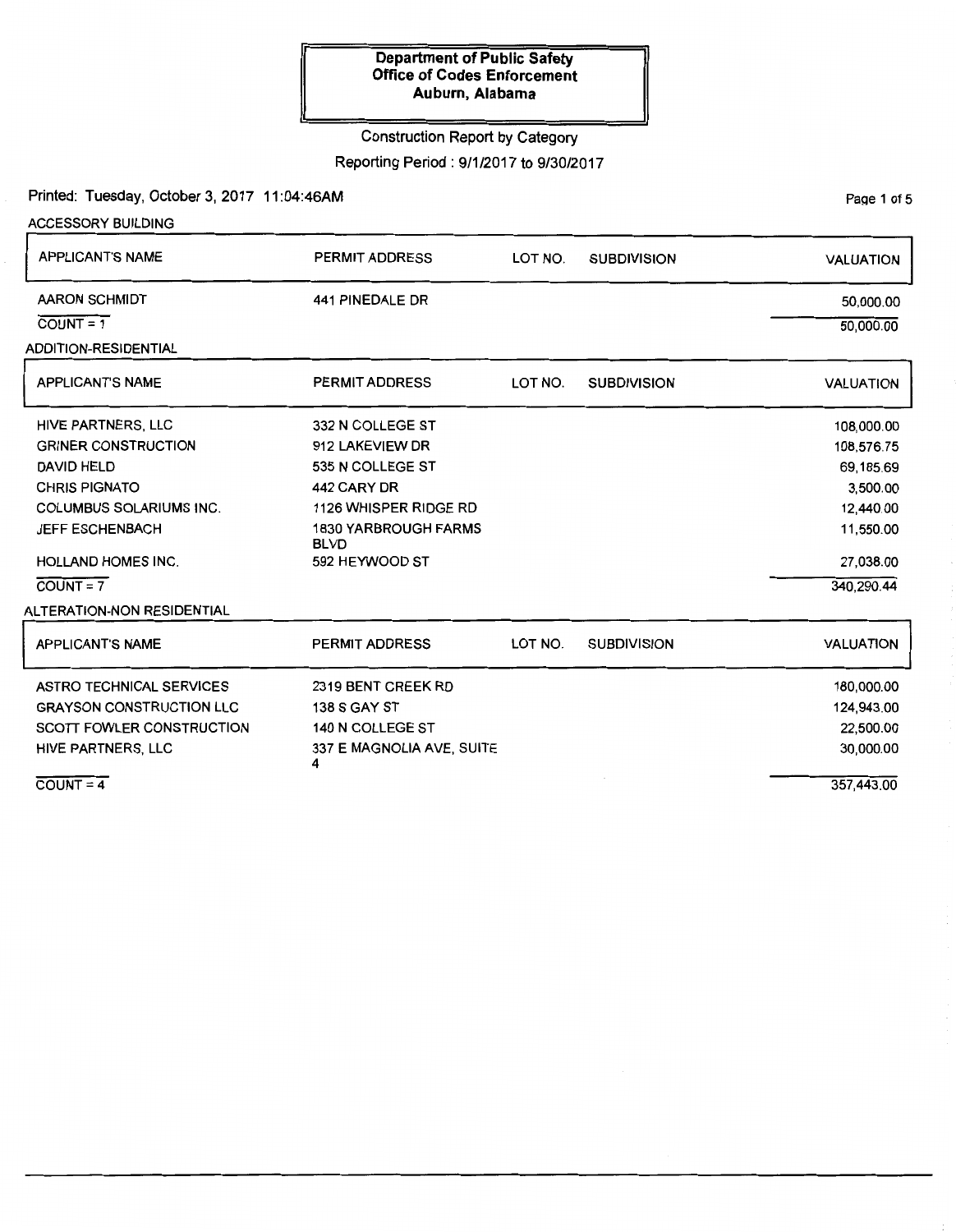# Construction Report by Category

Reporting Period : 9/1 /2017 to 9/30/2017

#### Printed: Tuesday, October 3, 2017 11:04:46AM

ALTERATION-RESIDENTIAL

| <b>APPLICANT'S NAME</b>                 | <b>PERMIT ADDRESS</b>    | LOT NO. | <b>SUBDIVISION</b> | <b>VALUATION</b> |
|-----------------------------------------|--------------------------|---------|--------------------|------------------|
| PYTHOGE LLC                             | 419 CARY DR              |         |                    | 90,000.00        |
| <b>H &amp; H CONSTRUCTION</b>           | 319 MOORE CIR            |         |                    | 70,000.00        |
| <b>SCHUMACHER HOMES LLC</b>             | 244 W CHEWACLA DR        |         |                    | 30,000.00        |
| DANIELS SIDING & GUTTERS                | 1146 ELKINS DR           |         |                    | 9,500.00         |
| <b>PINNACLE CONSTRUCTION SERVICES</b>   | 323 PAYNE ST             |         |                    | 40,000.00        |
| <b>SOUTHERN HERITAGE HOMES &amp;</b>    | 241 CONREY DR            |         |                    | 25,000.00        |
| DANNY HILLESTED                         | 952 TACOMA DR            |         |                    | 2,000.00         |
| <b>MARLENE BOWMAN</b>                   | <b>260 OAK ST</b>        |         |                    | 4,700.00         |
| THE LETLOW CO LLC                       | 105 LAUREL DR            |         |                    | 63,000.00        |
| <b>J MANDI CONSTRUCTION INC</b>         | 210 N ROSS ST            |         |                    | 9,250.00         |
| R LUCAS CONSTRUCTION                    | 625 S DEAN RD            |         |                    | 43,500.00        |
| <b>MADISON DESIGN CONSTRUCTION</b>      | 343 GREEN ST             |         |                    | 2,400.00         |
| <b>H &amp; H CONSTRUCTION</b>           | 321 MOORE CIR            |         |                    | 70,000.00        |
| PINNACLE CONSTRUCTION SERVICES          | 916 LAKEVIEW DR          |         |                    | 20,800.00        |
| $COUNT = 14$                            |                          |         |                    | 480,150.00       |
| AMUSEMENT/SOCIAL/RECREATIONAL           |                          |         |                    |                  |
| <b>APPLICANT'S NAME</b>                 | <b>PERMIT ADDRESS</b>    | LOT NO. | <b>SUBDIVISION</b> | <b>VALUATION</b> |
| <b>ENGLISH POOL COMPANY</b>             | 2232 MT VERNON LN        |         |                    | 49,000.00        |
| SOUTHEAST POOL BUILDERS                 | 217 BROOKSHIRE CT        |         |                    | 30,000.00        |
| SOUTHEAST POOL BUILDERS                 | 1521 MARLEY LN           |         |                    | 35,000.00        |
| <b>HERRING POOLS &amp; SUPPLIES</b>     | <b>1447 TURN LAKE DR</b> |         |                    | 48,000.00        |
| THE BACKYARD EXPERIENCE                 | 2137 PRESERVE DR         |         |                    | 37,500.00        |
| THE BACKYARD EXPERIENCE                 | 870 DAKOTA DR            |         |                    | 69,550.00        |
| $COUNT = 6$                             |                          |         |                    | 269,050.00       |
| FIVE OR MORE FAMILY BUILDING            |                          |         |                    |                  |
|                                         | <b>PERMIT ADDRESS</b>    |         |                    | <b>VALUATION</b> |
| <b>APPLICANT'S NAME</b>                 |                          | LOT NO. | <b>SUBDIVISION</b> |                  |
| <b>CARTER &amp; CARTER CONSTRUCTION</b> | 191 N COLLEGE ST         |         |                    | 40,310,134.00    |
| $COUNT = 1$                             |                          |         |                    | 40,310,134.00    |
| OFFICE/BANK/PROFESSIONAL                |                          |         |                    |                  |
| <b>APPLICANT'S NAME</b>                 | <b>PERMIT ADDRESS</b>    | LOT NO. | <b>SUBDIVISION</b> | <b>VALUATION</b> |
| J&L CONTRACTORS INC                     | 1673 SHUG JORDAN PKWY    |         |                    | 780,000.00       |
| $COUNT = 1$                             |                          |         |                    | 780,000.00       |

PaQe 2 of 5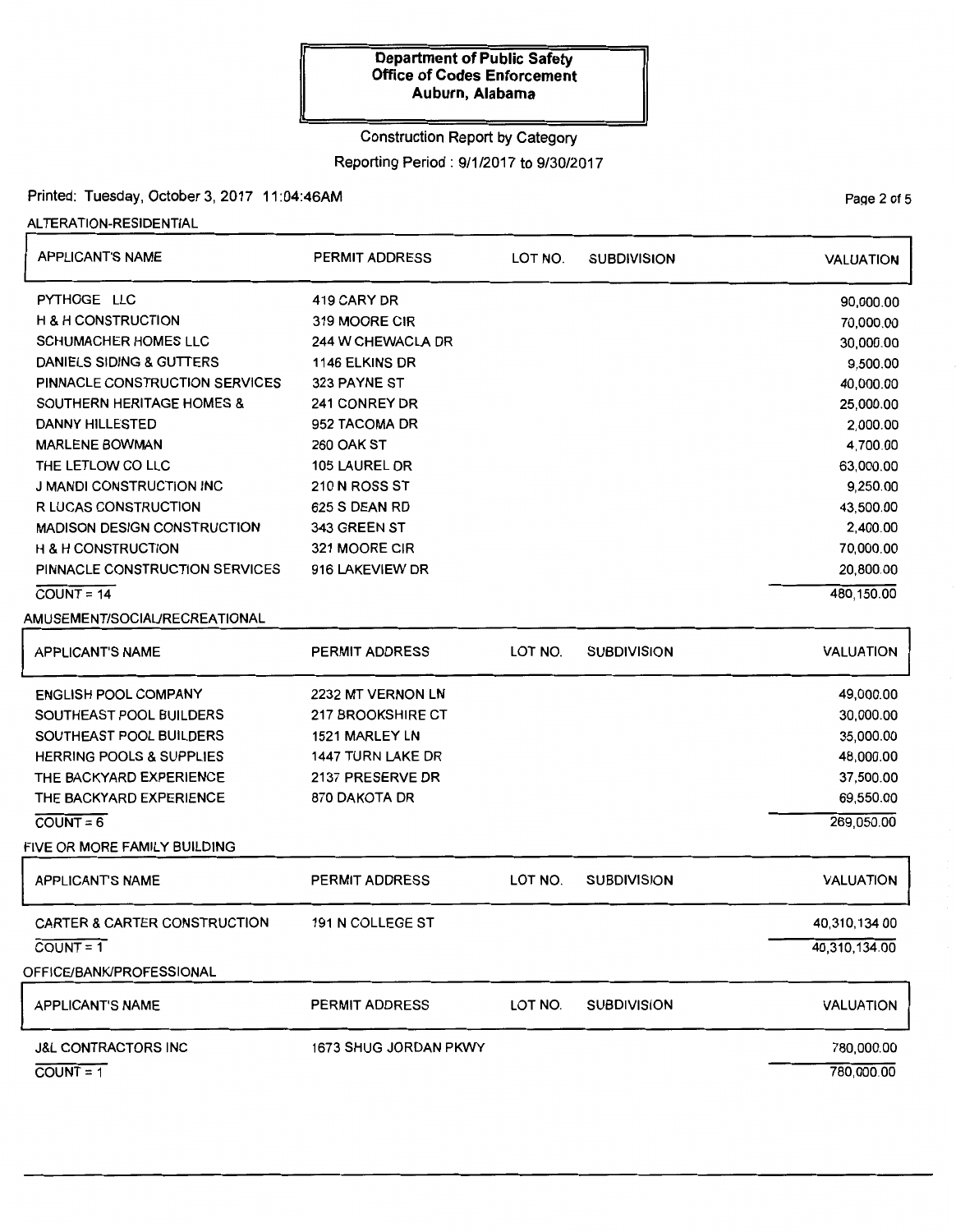### Construction Report by Category

# Reporting Period: 9/1/2017 to 9/30/2017

### Printed: Tuesday, October 3, 2017 11:04:46AM

ROOFING-RESIDENTIAL

| <b>APPLICANT'S NAME</b>      | <b>PERMIT ADDRESS</b>     | LOT NO. | <b>SUBDIVISION</b> | <b>VALUATION</b> |
|------------------------------|---------------------------|---------|--------------------|------------------|
| ELITE HOMES OF EAST ALABAMA  | <b>497 TALEEDA CT</b>     |         |                    | 2,100.00         |
| TRIPLE B CONSTRUCTION        | 559 LINCOLN ST            |         |                    | 4,774.00         |
| SUPERIOR ROOFING             | 1631 ABBY RD              |         |                    | 15,590.00        |
| APEX ROOFING AND RESTORATION | <b>1490 CROSSING WAY</b>  |         |                    | 6.114.00         |
| APEX ROOFING AND RESTORATION | <b>1445 CROSSING WAY</b>  |         |                    | 6,967.00         |
| <b>MID SOUTH SIDING</b>      | 325 WINDSOR DR            |         |                    | 5,200.00         |
| APEX ROOFING AND RESTORATION | 778 MILLERS POINT RD      |         |                    | 5,850.81         |
| APEX ROOFING AND RESTORATION | <b>1914 STONERIDGE DR</b> |         |                    | 8,864.63         |
| <b>NOEL PEOPLES</b>          | <b>1170 LAKEVIEW DR</b>   |         |                    | 3,200.00         |
| <b>SUPERIOR ROOFING</b>      | 651 BURKE PL              |         |                    | 10.075.00        |
| <b>MCCRORY CONTRACTING</b>   | <b>1724 TIFFANIE CT</b>   |         |                    | 9,300.00         |
| YELLOWHAMMER ROOFING, INC.   | 1822 QUAIL HOLLOW         |         |                    | 8,707.23         |
| $COUNT = 12$                 |                           |         |                    | 86,742.67        |

Page 3 of 5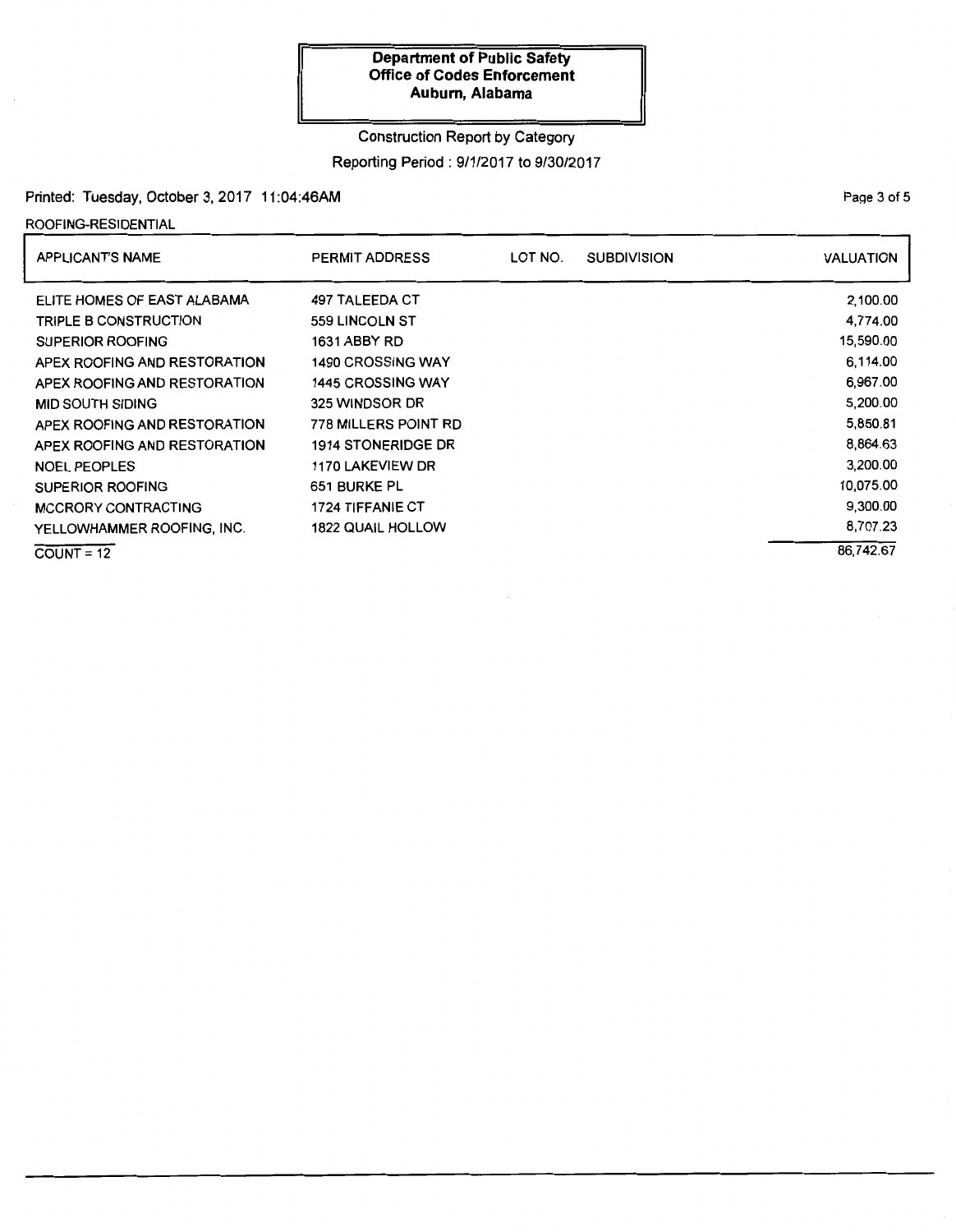# Construction Report by Category Reporting Period : 9/1 /2017 to 9/30/2017

# Printed: Tuesday, October 3, 2017 11:04:46AM

SINGLE FAMILY HOUSE-DETACHED

| <b>APPLICANT'S NAME</b>            | <b>PERMIT ADDRESS</b>                      | LOT NO. | <b>SUBDIVISION</b>           | <b>VALUATION</b> |
|------------------------------------|--------------------------------------------|---------|------------------------------|------------------|
| HAYLEY-FREEMAN CONST CO            | 2691 SOPHIA CT                             | 161     | <b>TUSCANY HILLS</b>         | 275,782.68       |
| DILWORTH DEVELOPMENT               | 2225 COLUMBIA DR                           | 331     | <b>ASHETON LAKES</b>         | 312,459.10       |
| <b>HOLLAND HOMES INC.</b>          | 1682 WEST FARMVILLE RD                     | 201E    | <b>HIGHLANDS</b>             | 244,844.25       |
| <b>HOLLAND HOMES INC.</b>          | 1686 WEST FARMVILLE RD                     | 201d    | <b>HIGHLANDS</b>             | 204,244.21       |
| <b>HOLLAND HOMES INC.</b>          | <b>1690 WEST FARMVILLE RD</b>              | 201C    | <b>HIGHLANDS</b>             | 204,244.21       |
| HOLLAND HOMES INC.                 | 1694 WEST FARMVILLE RD                     | 201B    | <b>HIGHLANDS</b>             | 204,244.21       |
| HOLLAND HOMES INC.                 | <b>1698 WEST FARMVILLE RD</b>              | 201A    | <b>HIGHLANDS</b>             | 244,844.25       |
| HAYLEY-FREEMAN CONST CO            | 1099 RUNNINGVINE LN                        | 15      | <b>STOKER REDIV OF L-4</b>   | 170,000.00       |
| HAYLEY-FREEMAN CONST CO            | <b>1117 RUNNINGVINE LN</b>                 | 11      | <b>RUNNINGVINE</b>           | 170,000.00       |
| <b>BUILDERS PROFESSIONAL GROUP</b> | 2730 MIMMS LN                              | 150     | <b>MIMMS TRAIL</b>           | 337,270.07       |
| DONALD ALLEN DEVELOPMENT           | 175 E VETERANS BLVD, 1                     | 19      | SAVANNAH SQUARE              | 133,800.00       |
| DONALD ALLEN DEVELOPMENT           | 175 E VETERANS BLVD, 1                     | 20      | SAVANNAH SQUARE              | 133,800.00       |
| DONALD ALLEN DEVELOPMENT           | 175 E VETERANS BLVD, 1                     | 21      | SAVANNAH SQUARE              | 133,800.00       |
| DONALD ALLEN DEVELOPMENT           | 175 E VETERANS BLVD, 1                     | 22      | SAVANNAH SQUARE              | 133,800.00       |
| DONALD ALLEN DEVELOPMENT           | 175 E VETERANS BLVD, 1                     | 23      | SAVANNAH SQUARE              | 133,800.00       |
| DONALD ALLEN DEVELOPMENT           | 175 E VETERANS BLVD, 1                     | 24      | SAVANNAH SQUARE              | 133,800.00       |
| DONALD ALLEN DEVELOPMENT           | 175 E VETERANS BLVD, 1                     | 26      | SAVANNAH SQUARE              | 133,800.00       |
| DONALD ALLEN DEVELOPMENT           | 175 E VETERANS BLVD, 1                     | 27      | <b>SAVANNAH SQUARE</b>       | 133,800.00       |
| <b>MICHAEL ALLEN HOMES</b>         | <b>18 FINNEGANS WAY</b>                    | 32      | <b>LEGACY</b>                | 302,959.87       |
| <b>EDGAR HUGHSTON BUILDER INC.</b> | 969 WEST RICHLAND CIR                      | 97      | <b>WEST RICHLAND ROAD</b>    | 261,272.86       |
| <b>AUBURDAN INC</b>                | 125 GRAZIA WAY                             | 9       | <b>TIVOLI</b>                | 318,498.52       |
| <b>HARRIS DOYLE HOMES</b>          | 1177 SOUTHRIDGE CT                         | 14      | <b>CYPRESS POINT</b>         | 342,090.65       |
| <b>MICHAEL ALLEN HOMES</b>         | <b>1652 SAINT ANDREWS LN</b>               | 6A      | MOORES MILL GOLF CLUB        | 467,328.60       |
| DILWORTH DEVELOPMENT               | <b>1704 YARBROUGH FARMS</b><br><b>BLVD</b> | 45-A    | YARBROUGH FARMS PAHSE 3      | 278,631.81       |
| DAVID ACTON BUILDING CORPORATION   | 2032 COVEY DR                              | 109     | <b>PRESERVE</b>              | 320,960.35       |
| SIMS & COMPANY LLC                 | <b>1679 TIFFANIE CT</b>                    | 45      | <b>EAST LAKE SUBDIVISION</b> | 412,734.97       |
| <b>WILL CROW</b>                   | 3105 ROOSTER TRL                           | 5       | PENDLETON PLACE              | 296,564.00       |
| DAVID DOROUGH                      | 119 NORTH AVE                              |         |                              | 138,882.12       |
| <b>DAVID FAUGHT</b>                | 114 WYNN AVE                               |         |                              | 138,586.80       |
| <b>WAYNE GENTRY BUILDER INC</b>    | 2350 RUTLAND RD                            | 256     | <b>MIMMS TRAIL</b>           | 319,613.48       |
| <b>COOPER ALLAN HOMES</b>          | 3300 CANNON LN                             | 5       | <b>BILTMORE FARMS</b>        | 384,578.31       |
| <b>MICHAEL ALLEN HOMES</b>         | <b>17 KIPLING LN</b>                       | 38      | <b>LEGACY</b>                | 402,714.31       |
| <b>EASTBROOK HOMES</b>             | 2708 BRIGHTON LN                           | 191     | <b>MIMMS TRAIL</b>           | 296,325.00       |
| <b>EDGAR HUGHSTON BUILDER INC.</b> | 835 WEST RICHLAND CIR                      | 64      | <b>WEST RICHLAND ROAD</b>    | 340,085.48       |
| <b>EASTBROOK HOMES</b>             | 2724 BRIGHTON LN                           | 195     | <b>MIMMS TRAIL</b>           | 340,000.00       |
| $COUNT = 35$                       |                                            |         |                              | 8,800,160.11     |

PaQe 4 of 5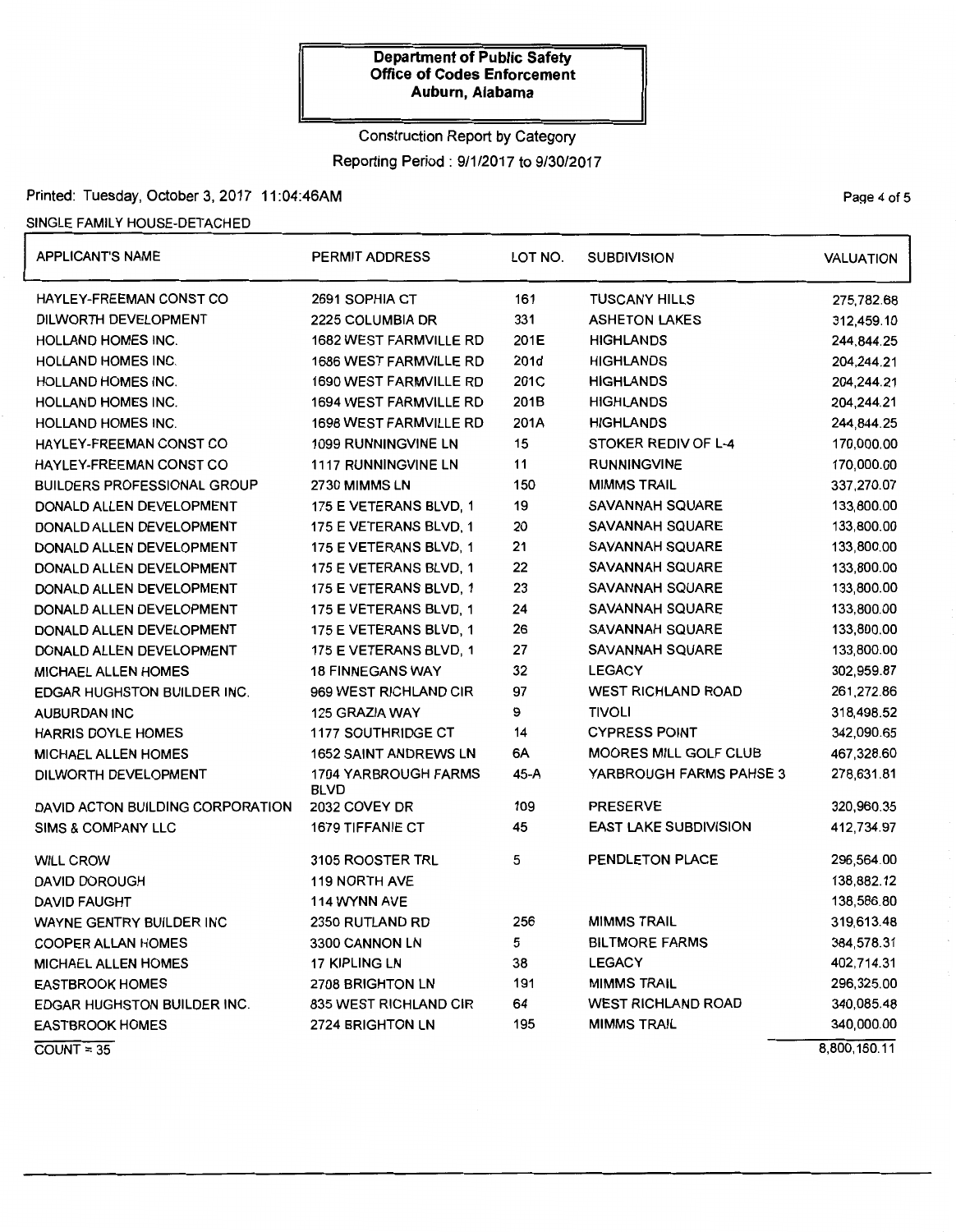#### Construction Report by Category

Reporting Period: 9/1/2017 to 9/30/2017

Printed: Tuesday, October 3, 2017 11:04:46AM

| STORE/CUSTOMER SERVICE         |                         |         |                        |                  |
|--------------------------------|-------------------------|---------|------------------------|------------------|
| <b>APPLICANT'S NAME</b>        | <b>PERMIT ADDRESS</b>   | LOT NO. | <b>SUBDIVISION</b>     | <b>VALUATION</b> |
| <b>CBI GENERAL CONTRACTORS</b> | 1601 OPELIKA RD         |         |                        | 750,000.00       |
| $COUNT = 1$                    |                         |         |                        | 750,000.00       |
| <b>TWO-FAMILY BUILDING</b>     |                         |         |                        |                  |
| <b>APPLICANT'S NAME</b>        | PERMIT ADDRESS          | LOT NO. | <b>SUBDIVISION</b>     | <b>VALUATION</b> |
| DONALD ALLEN DEVELOPMENT       | 175 E VETERANS BLVD, 5A | 11      | SAVANNAH SQUARE        | 133,800.00       |
| DONALD ALLEN DEVELOPMENT       | 175 E VETERANS BLVD, 5A | 12      | <b>SAVANNAH SQUARE</b> | 133,800.00       |
| DONALD ALLEN DEVELOPMENT       | 175 E VETERANS BLVD, 5A | 13      | SAVANNAH SQUARE        | 133,800.00       |
| DONALD ALLEN DEVELOPMENT       | 175 E VETERANS BLVD, 5A | 14      | SAVANNAH SQUARE        | 133,800.00       |
| DONALD ALLEN DEVELOPMENT       | 175 E VETERANS BLVD, 5A | 15      | <b>SAVANNAH SQUARE</b> | 133,800.00       |
| DONALD ALLEN DEVELOPMENT       | 175 E VETERANS BLVD, 5A | 16      | SAVANNAH SQUARE        | 133,800.00       |
| DONALD ALLEN DEVELOPMENT       | 175 E VETERANS BLVD, 5A | 17      | SAVANNAH SQUARE        | 133,800.00       |
| DONALD ALLEN DEVELOPMENT       | 175 E VETERANS BLVD, 5A | 18      | SAVANNAH SQUARE        | 133,800.00       |
| DONALD ALLEN DEVELOPMENT       | 175 E VETERANS BLVD, 5A | 25      | <b>SAVANNAH SQUARE</b> | 133,800.00       |
| $COUNT = 9$                    |                         |         |                        | 1.204.200.00     |

TOTAL COUNT= 91

TOTAL VALUATION=

S3,428, 170.22

**BUILDING OFFICIAL** 

Page 5 of 5